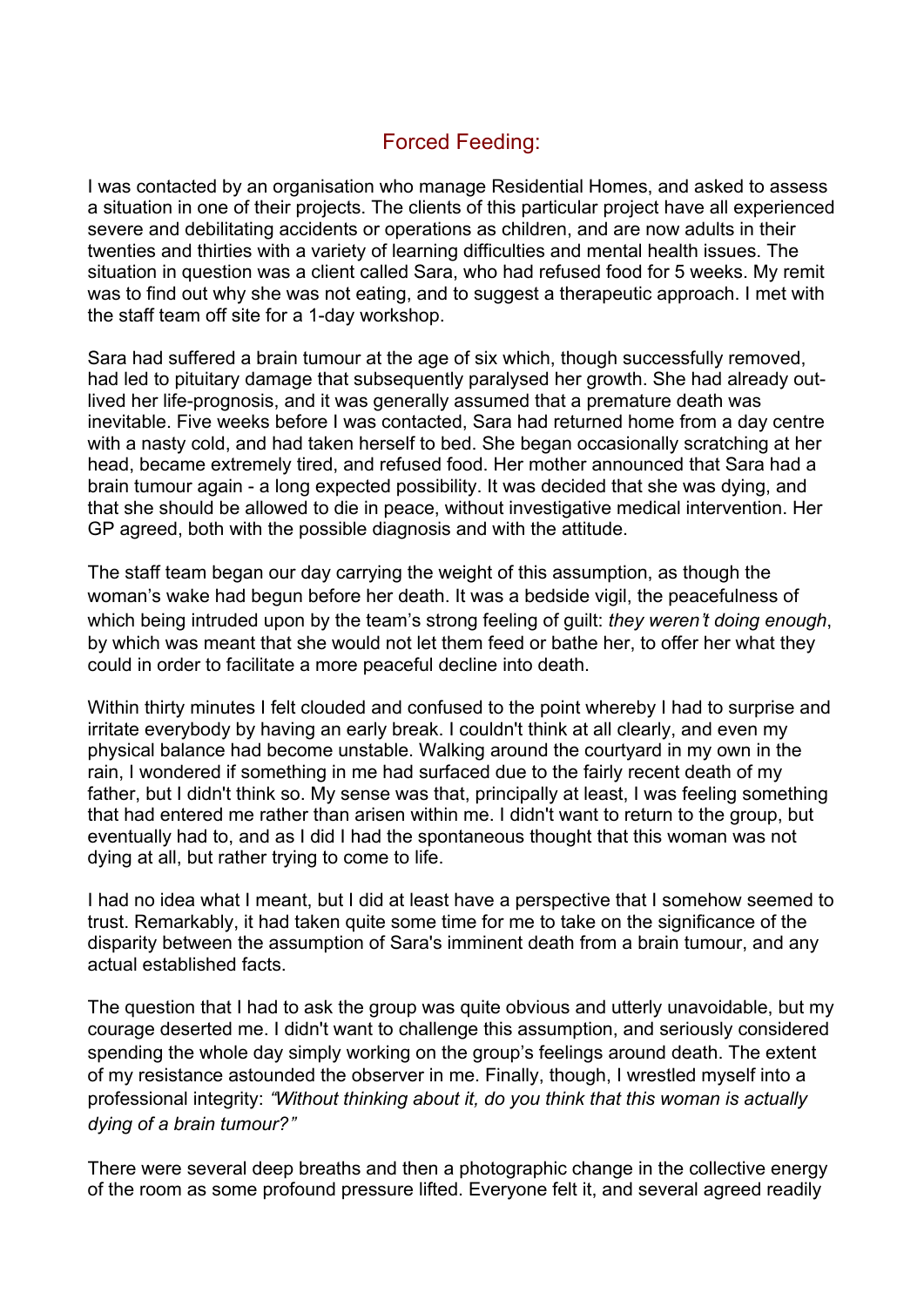when I remarked that it felt to me that a spell had been lifted; and one after the other each member of the team announced that they actually *did not* believe that Sara was dying. Some were suddenly angry, some confused, some shocked, some apologetic, everyone at least a little bewildered as to how they had so colluded with Sara's mother's assertions, and embarrassed that they hadn't been more client-centred and insisted upon medical investigation before standing by her graveside.

In some conflict I wondered out loud if Sara's mum might have a secret or unconscious wish for the trauma of her daughters life to end, for the inevitable tragedy whose shadow had been ever-present to finally manifest so that she and her husband could experience the tormented relief of the unavoidable. There was barely a murmur of disapproval from the group, and we all sat for a moment in an agonised silence as we allowed the unsayable to sink in.

It had been an incredible collusion, an experienced staff team, an organisation, and a GP all bewitched by their empathy for something never said. For all anyone knew, she had come home with a bad cold, and then been fussed around for weeks by a staff team made tense and turgid by the onset of a death that they had no rational reason to assume; and I barely considered the thin possibility that this wasn't in some way connected to Sara's hunger-strike.

The gulf between her experience of having a cold, if that was all it was, and the response of the world around her must surely have been confusing, overwhelming, and frightening; and I found myself imagining that her refusal was toward the energetic attitude more than it was toward food. It was a rebellion, a protest. She was digging her heels in, I sensed, in an attempt to establish a sense of self amidst the pressure of conflicting external agendas. I had lost my self early in the day, as previously had everyone else closely connected to Sara's health; and for me this was the most significant feeling, the loss of self and the realignments needed to retrieve it. From then on, every piece of new information seemed to fit the picture of a young woman struggling with a lack of self-definition.

She has very sensitive skin, to the point whereby she can hate being touched. "Don't touch me…leave me alone" are frequent phrases, often used when she is alone, as though in dialogue with an unseen aggressor.

When she first came to the project, six years earlier, she would refer to herself always in the third person: "Sara did…she is…etc". Also: she would, for example, hit someone, and then insist quite sincerely that she had just been hit. She had been unable to distinguish *herself* from *others*. This has become considerably better over the years, and she now refers to herself in the first person, seeming to only get confused when she is upset or angry. She had clearly responded to the better boundaries offered by the staff team, though this of course raised questions as to what she was accustomed to experiencing, how is was that she had experienced her self within family.

Approaching the mother's character was difficult. I felt a similar, though far less strong, impulse to steer away from the subject. The group reflected this at first, describing her only as *very loving, very gentle and caring*…*would do anything for her daughter*…etc. I had to stand my ground, but the more I pushed, the more she was defended. The charge built up again, and it popped when one guy announced slightly angrily that "*she is fucking suffocating*." Everybody again agreed that she smothers the daughter with, at times, a near hysterical attention. We acted this out with each other, touching each others faces the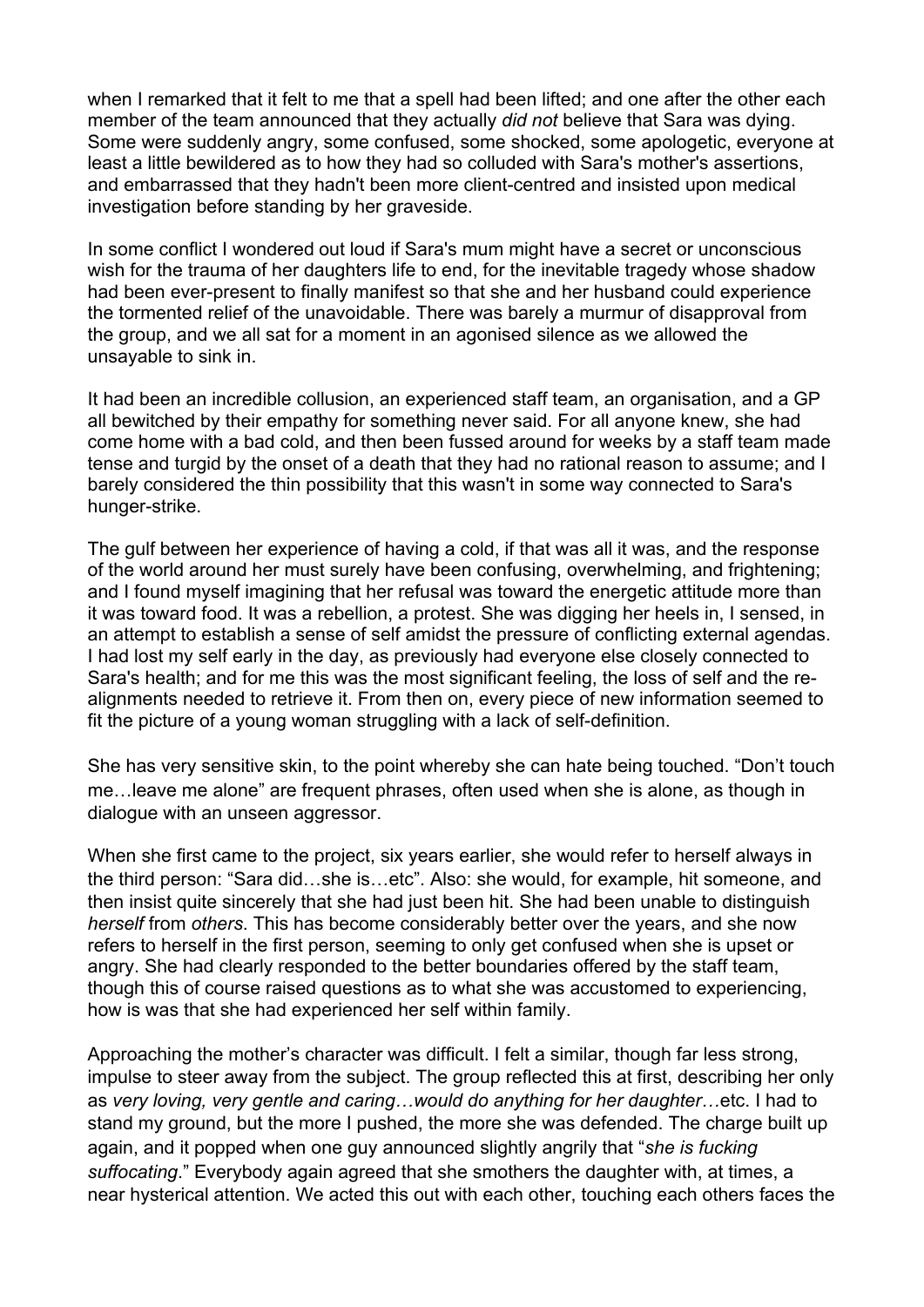way she touched Sara's, and the feeling of invasion was considerable. No wonder Sara has sensitive skin.

I and many others felt ourselves cringe and contract with anxiety and anger as we imagined being this post-operation 6 year old being smothered and suffocated, neurotically groped and mishandled, the love swamped by its own invasiveness. How impossible it must have been to recover, to retrieve who she was from the shock of such an operation, to find enough time to be with herself when her *self* was being so invaded so much of the time.

It was interesting to hear that the whole family are scared of Sara, that it is only she who gets angry, who resists their intention with angry stubbornness and defiance to the point whereby they won't any longer take her home for fear of not being able to handle her. When I asked the group to get a sense of how Sara felt at home, beneath her difficult behaviour, most agreed that it was *anger;* and when I asked them to sense how she was feeling beneath her behaviour with them, they felt that it was most probably the same.

She had been forced-fed other people's agendas and definitions of her self. She had a cold, and everybody went mad, trying to feed her every ten minutes, in a panic whenever she refused; making her sit up in a chair instead of lying in bed because *it was good for her*; insisting on her having a bath because *it was good for her*; doing and doing and doing *at her* because they felt guilty about not doing enough for the dying child.

That they should feel guilty was actually terribly appropriate, but just not for the reasons that they were conscious of. Just like the mother, they had imbued their client with their own needs, their own panic, their own hidden agendas; and she had had enough. She was not going to eat everybody's shit anymore; she was not going to *eat* anymore, not until they let her be her self.

At times, this proclamation felt clear in me, and at others I felt embarrassed that I was thinking that way, but I stuck with the conflict and found myself believing, at least, that we were walking down the right track. Toward the end of the day, it belatedly struck me that the father had not been mentioned. On enquiry he was described as *very emotionally absent*. Aside from explaining his invisibility during the day, this further fit the picture: smothered to death by her mother had probably been more attractive than the alternative of nothing much at all from her father.

It is interesting here to note that the father's emotional absence, his *giving of nothing*, was being played out by the staff team *alongside* their identification with the mother: they were **both** smothering Sara with their own agenda **and** consumed with the belief that they were not doing enough. They were being both parents.

We decided the following course of action:

- 1. She would be offered food periodically during the day, but no attempt at all would be made to change her decision, whatever that might be.
- 2. She would not be encouraged to bath.
- 3. She would only be removed from bed to resist the onset of bed-sores, and then would be carried, put down, whatever, but only for short periods of time.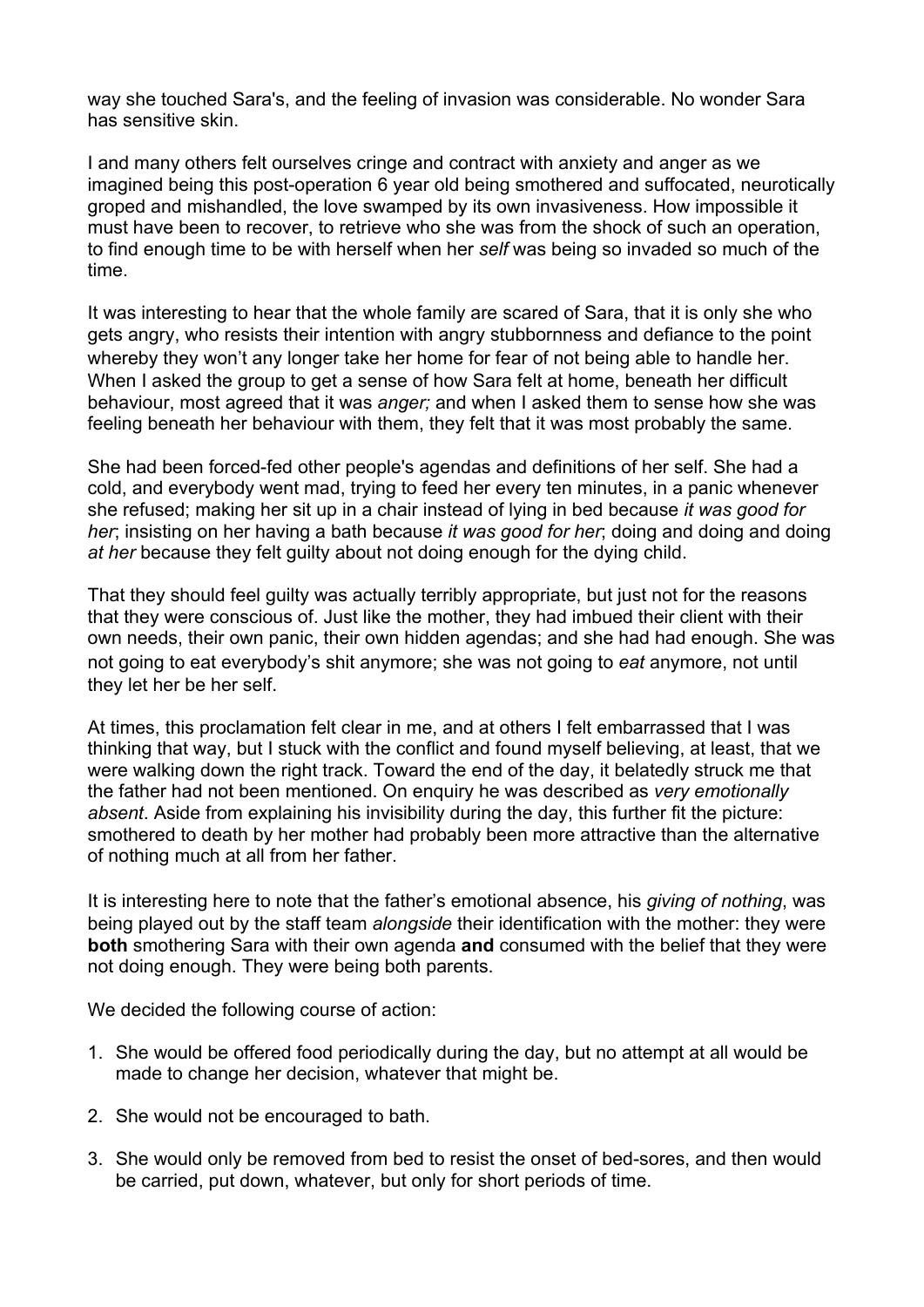- 4. That, in general, it would be her expressed needs that would be catered for.
- 5. That the staff team would be afforded the space every day to express whatever difficult feelings they were having to contain while working with these guidelines. On behalf of one parent, they would have to wrestle against the guilt by not doing anywhere near so much, and on behalf of the other they would have to wrestle their guilt by doing a good deal more.

This approach was justified to the collective ego of the group by establishing that, if we were right in our thinking, then this approach might be therapeutic; and that, if we were wrong, if she really was dying, then surely we could find the strength to give her only what *she* wants in her few remaining weeks of life.

The next morning, Sara started eating again. Not only this, but she became affectionate toward the staff team in a way that she had never been before, apparently overwhelmed with gratitude. The mother was later described to me as being delighted with her daughter's progress, and calmer.

We all met up again ten days later for another whole day. Sara was still eating, and becoming well, and the day was spent this time with all the personal stuff that each staff member found coming up as a consequence of containing their impulses. A lot of identity crisis, separation anxieties, and grief. It was cathartic day, with a lot of sharing and a lot of support for each other; and I finished the day hoping that somehow this mutuality would transfer itself to the relationship between Sara's mother and father, seemingly so distant despite sharing such a tragic experience.

## *Postscript:*

Some six months later the service contacted me again, this time to report that Sara had refused food for 10 days, and that they had tried to adjust their work patterns around her in line with our previous agreement, but to no avail.

The manager informed me that her fast had begun the day following an adjustment to her medication; an adjustment considered to be potentially beneficially to her epilepsy. We postulated that Sara may be protesting again about the sense of invasion, though on this occasion it was clearly more concrete in that, undoubtedly, she would be feeling different internally as a direct result of other people's agendas.

I was unable to visit the service for a little while, and so considered what advice I might send by mail. The problem was difficult, as to simply re-adjust her medication to how it was would be again invasive of Sara; and, besides which, the original adjustment may well have beneficial consequences. I spent half the night pondering, wondering what complex and perhaps tricky piece of therapeutic intervention we could muster.

Eventually, I resigned myself to simply suggesting that Sara be apologised to; that it be acknowledged that the staff team had not consulted her properly, that they could understand her feeling angry towards them, that they were aware that she might be feeling poisoned, and that they were sorry.

A couple of days later I had a call from the area manager. Apparently, the manager had decided to simply read my letter to Sara, and to express her apology. Sara reportedly sat up, announced that she felt much better now, and asked for some food.